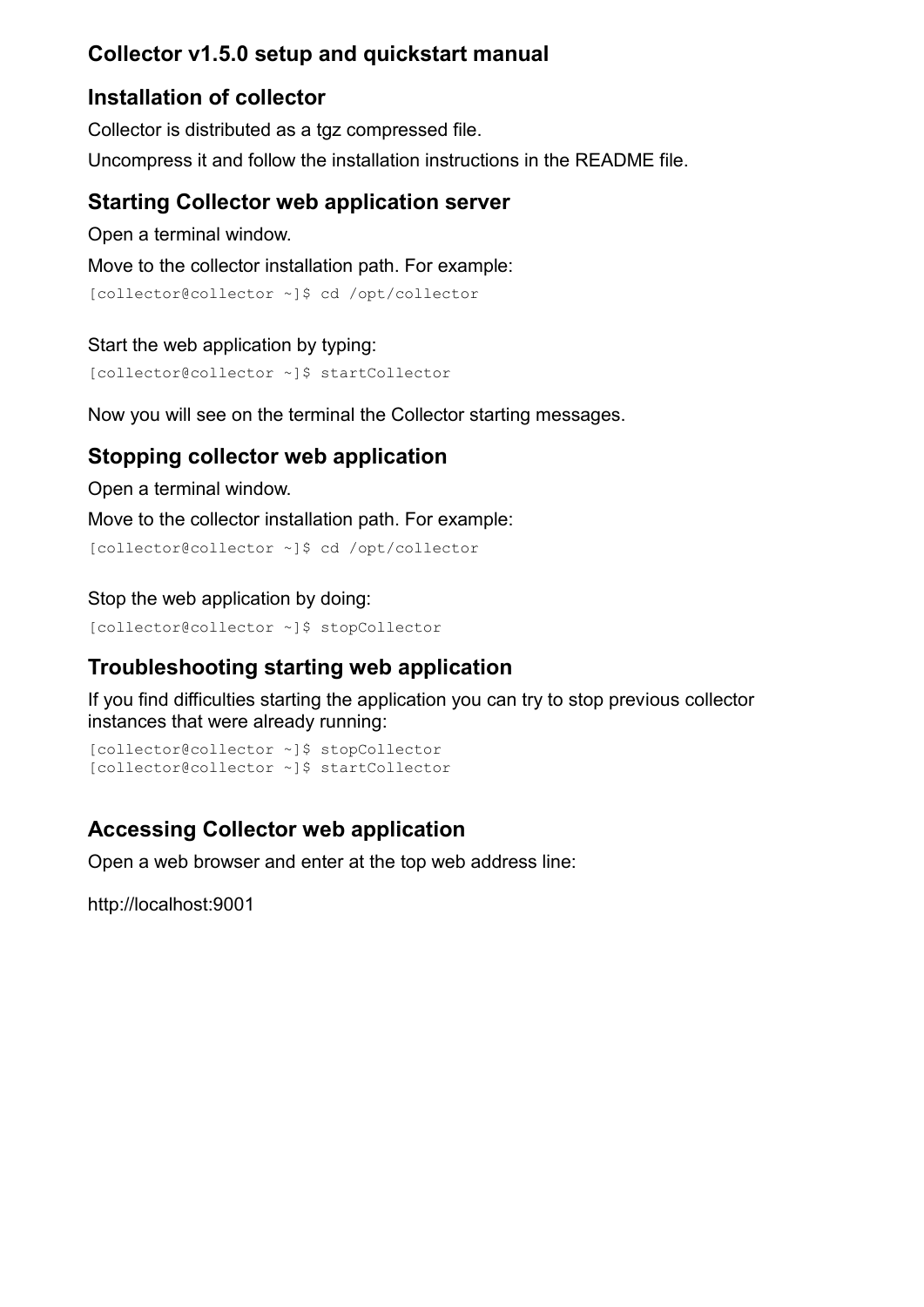## **Collector Command line**

Collector has a full command line interface.

To access it you have to open a terminal. Type "collector" to get a brief description of the commands available:

[\[collector@collector](mailto:collector@collector) ~]\$ collector

#### Collector command line commands:

collector listprotocols

Lists the protocols available in the system. In the current implementation:

| job filtering id | job filtering description           | filter description | curation order |
|------------------|-------------------------------------|--------------------|----------------|
|                  | No filtering                        | NoFiltering        |                |
|                  | LipRo5/Atom Validation + Activity   | Activity           |                |
| 2                | LipRo5/Atom Validation + Activity   | LipinskiRo5        | 2              |
| 2                | LipRo5/Atom Validation + Activity   | ValidateAtoms      | 3              |
| 3                | LipRo5/Atom Validation + IC50       | IC50               |                |
| 3                | LipRo5/Atom Validation + IC50       | LipinskiRo5        | 2              |
| 3                | LipRo5/Atom Validation + IC50       | ValidateAtoms      | 3              |
| 4                | LipRo5/Atom Validation + Inhibition | <b>Inhibition</b>  |                |
| 4                | LipRo5/Atom Validation + Inhibition | LipinskiRo5        | 2              |
| 4                | LipRo5/Atom Validation + Inhibition | ValidateAtoms      | 3              |
| 5                | LipRo5/Atom Validation + Ki         | Κi                 |                |
| 5                | LipRo5/Atom Validation + Ki         | LipinskiRo5        | 2              |
| 5                | LipRo5/Atom Validation + Ki         | ValidateAtoms      | 3              |

Every filtering protocol is identified by job filtering id. The curation order defines the order by which filters are applied. For example, the protocol 2 applies sequentially the filters

- Activity
- LipinskiRo5
- ValidateAtoms

The "No filtering" is protocol that applies no filtering; it only extracts the raw data from the source.

collector newjobuniprotid –-protocolid <protocol\_id> --uniprotid <uniprotaccession> --jobdescription <job\_description> Defines a new job based on:

- $\bullet$   $\leq$   $\text{protocol}$   $id$   $>$ : the protocol to apply (obtained in listprotocols call)
- $\bullet$  the  $\langle$ uniprotaccession> of the target
- <job\_description>: a descriptive text of the job

collector executejob -jobdescription <job description> Executes the job with <job description>

```
collector listjobexecutions --jobid <job id>
Lists all the executions of the given job_id
```